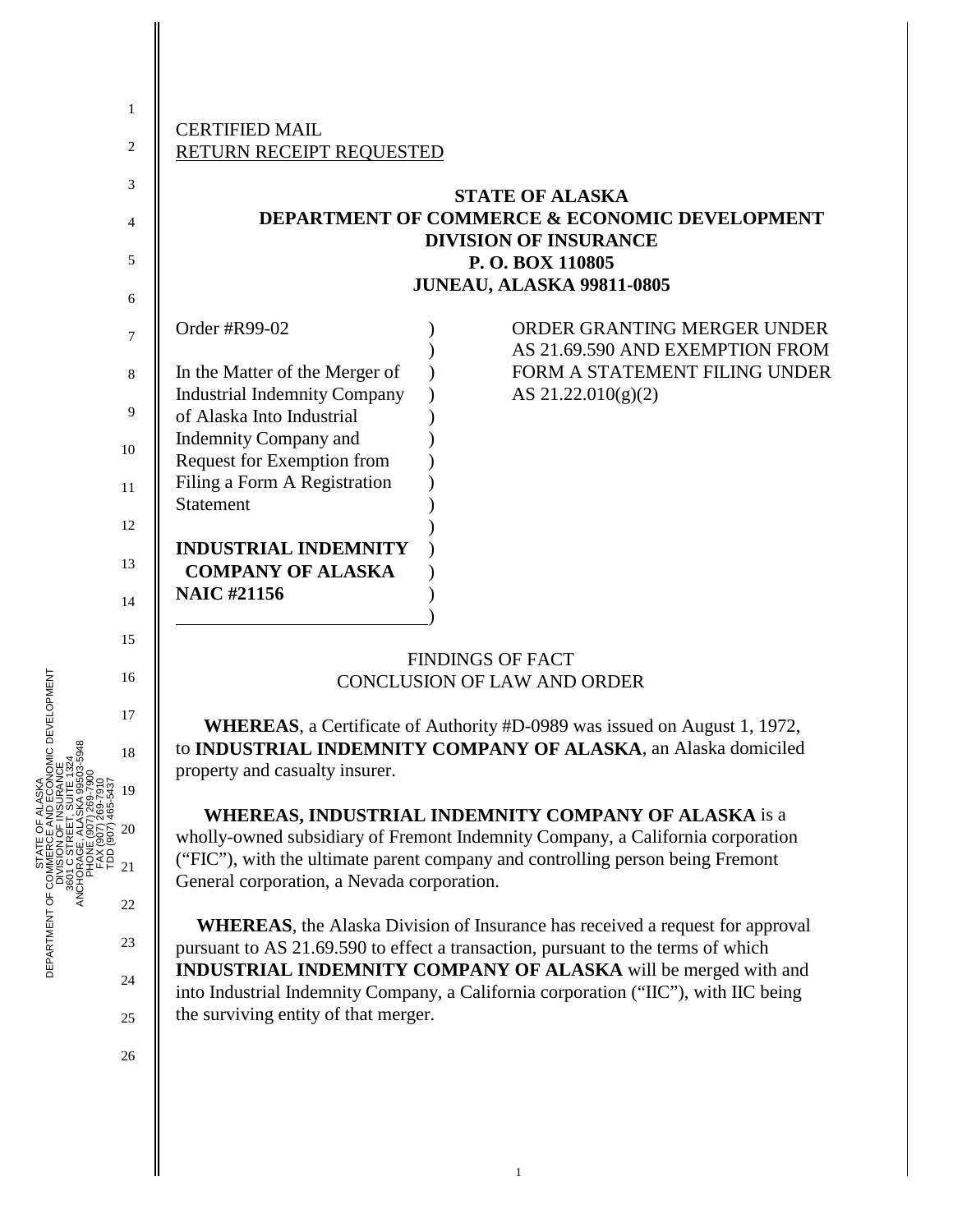| $\mathbf{1}$                                                            | WHEREAS, INDUSTRIAL INDEMNITY COMPANY OF ALASKA and IIC<br>also seek an exemption from the filing requirements of AS 21.11.010 pursuant to AS<br>$21.22.010(g)(2)$ with respect to the merger of <b>INDUSTRIAL INDEMNITY</b>                                                                                                                                                                                                                                                                                                                                                                                                                                                                                                                                                                                                                                                                                                                                                                                                                                                                                                                                                                                                                                                                                                                                 |
|-------------------------------------------------------------------------|--------------------------------------------------------------------------------------------------------------------------------------------------------------------------------------------------------------------------------------------------------------------------------------------------------------------------------------------------------------------------------------------------------------------------------------------------------------------------------------------------------------------------------------------------------------------------------------------------------------------------------------------------------------------------------------------------------------------------------------------------------------------------------------------------------------------------------------------------------------------------------------------------------------------------------------------------------------------------------------------------------------------------------------------------------------------------------------------------------------------------------------------------------------------------------------------------------------------------------------------------------------------------------------------------------------------------------------------------------------|
| 2                                                                       | <b>COMPANY OF ALASKA</b> with and into IIC.                                                                                                                                                                                                                                                                                                                                                                                                                                                                                                                                                                                                                                                                                                                                                                                                                                                                                                                                                                                                                                                                                                                                                                                                                                                                                                                  |
| 3                                                                       | <b>WHEREAS, THE ALASKA DIVISION OF INSURANCE held a public</b>                                                                                                                                                                                                                                                                                                                                                                                                                                                                                                                                                                                                                                                                                                                                                                                                                                                                                                                                                                                                                                                                                                                                                                                                                                                                                               |
| 4                                                                       | hearing on January 5, 1999 to take testimony or public comment regarding the<br>proposed merger.                                                                                                                                                                                                                                                                                                                                                                                                                                                                                                                                                                                                                                                                                                                                                                                                                                                                                                                                                                                                                                                                                                                                                                                                                                                             |
| 5<br>6                                                                  | <b>FINDINGS OF FACT</b>                                                                                                                                                                                                                                                                                                                                                                                                                                                                                                                                                                                                                                                                                                                                                                                                                                                                                                                                                                                                                                                                                                                                                                                                                                                                                                                                      |
| 7<br>8<br>9<br>10<br>11<br>12<br>13<br>14<br>15<br>16<br>17<br>18<br>19 | Under an Agreement of Merger, the INDUSTRIAL INDEMNITY<br>1.<br><b>COMPANY OF ALASKA</b> will be merged with and into IIC. IIC will be the<br>surviving insurer. All the issued and outstanding shares of INDUSTRIAL<br><b>INDEMNITY COMPANY OF ALASKA</b> will be cancelled and all liabilities and<br>assets of INDUSTRIAL INDEMNITY COMPANY OF ALASKA will become<br>assets and liabilities of IIC, the surviving insurer of the Merger. All of<br><b>INDUSTRIAL INDEMNITY COMPANY OF ALASKA'S will become</b><br>policyholders of IIC, which is admitted to transact insurance in Alaska. IIC will<br>continue to transact workers' compensation insurance in Alaska following the<br>merger.<br><b>INDUSTRIAL INDEMNITY COMPANY OF ALASKA and IIC are</b><br>2.<br>members of the same insurance holding company system, of which Fremont<br>General Corporation is the ultimate parent company and controlling person.<br>Based on the Agreement of Merger, the merger of <b>INDUSTRIAL</b><br>3.<br>INDEMNITY COMPANY OF ALASKA with and into IIC is not contrary to law,<br>is not inequitable to the stockholders of INDUSTRIAL INDEMNITY<br><b>COMPANY OF ALASKA</b> and would not substantially reduce the security of and<br>service to be rendered to policyholders of INDUSTRIAL INDEMNITY<br><b>COMPANY OF ALASKA</b> in Alaska or elsewhere. |
| 20<br>21                                                                | No director, officer, agent or employee of <b>INDUSTRIAL INDEMNITY</b><br>4.<br><b>COMPANY OF ALASKA, IIC or any other insurer will receive a fee, commission,</b><br>compensation or other valuable consideration for aiding, promoting or assisting in<br>the Merger except as set out in the plan or agreement and for the regular                                                                                                                                                                                                                                                                                                                                                                                                                                                                                                                                                                                                                                                                                                                                                                                                                                                                                                                                                                                                                        |
| 22                                                                      | compensation paid to such individuals in the ordinary course of business.                                                                                                                                                                                                                                                                                                                                                                                                                                                                                                                                                                                                                                                                                                                                                                                                                                                                                                                                                                                                                                                                                                                                                                                                                                                                                    |
| 23<br>24                                                                | <b>INDUSTRIAL INDEMNITY COMPANY OF ALASKA</b> is authorized in both<br>5.<br>Alaska and Washington State, but does not transact insurance in any jurisdiction                                                                                                                                                                                                                                                                                                                                                                                                                                                                                                                                                                                                                                                                                                                                                                                                                                                                                                                                                                                                                                                                                                                                                                                                |
| 25                                                                      | other than Alaska.                                                                                                                                                                                                                                                                                                                                                                                                                                                                                                                                                                                                                                                                                                                                                                                                                                                                                                                                                                                                                                                                                                                                                                                                                                                                                                                                           |
|                                                                         |                                                                                                                                                                                                                                                                                                                                                                                                                                                                                                                                                                                                                                                                                                                                                                                                                                                                                                                                                                                                                                                                                                                                                                                                                                                                                                                                                              |



║

║